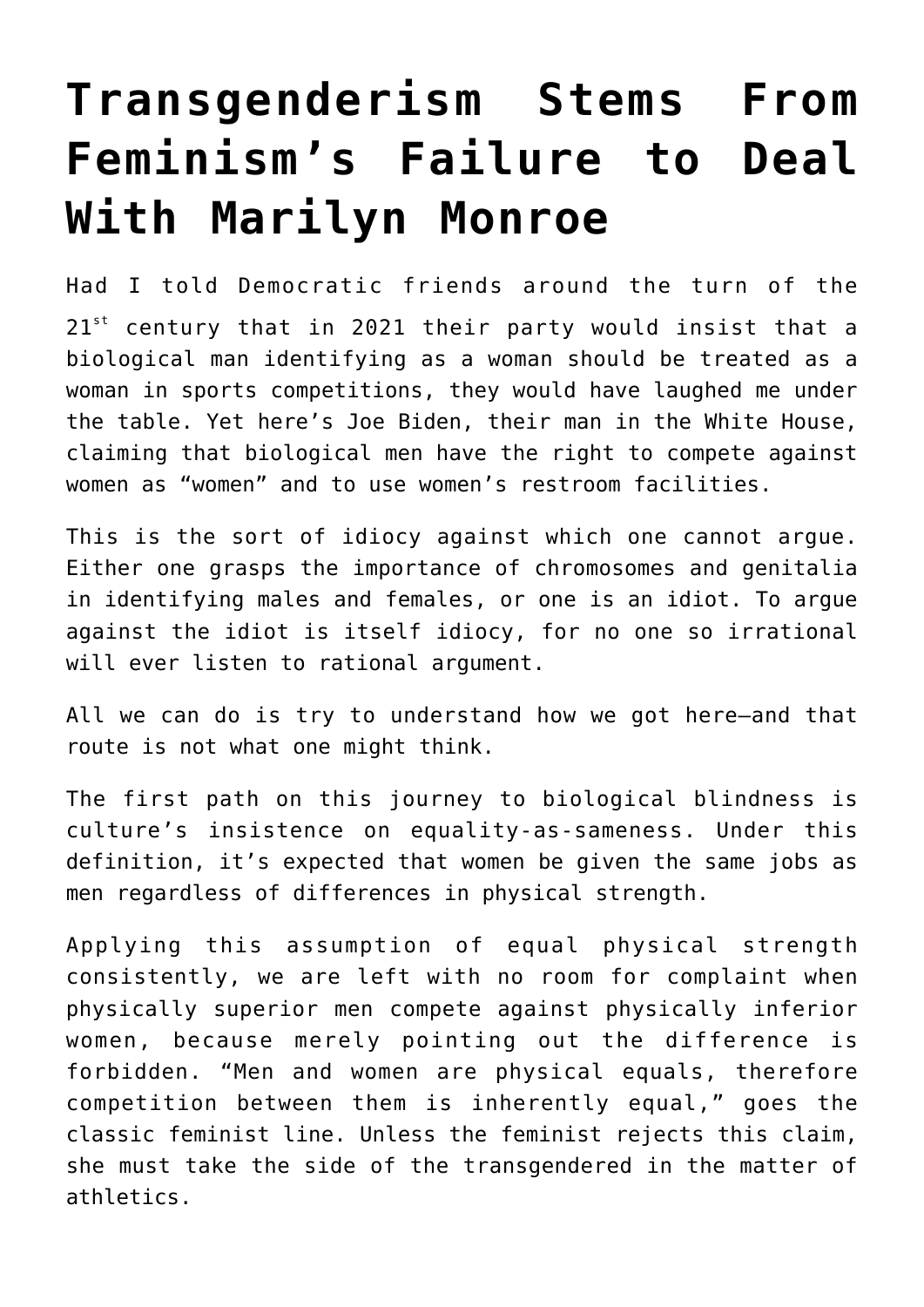But the case for men in women's sports is bigger than a claim to some sort of equality. The assertion that men can identify as women if they so choose makes the very reality of "man" and "woman" a matter of choice, unrelated to biology. If identity is a matter of choice, then the issue of biological differences is moot. That the biologically male-women keep defeating the biologically female-women is of no consequence. Some kinds of women are simply better at sports than other kinds of women, that's all.

Although some have flirted with applying this issue of "identity" to areas beyond gender, the notion hasn't stuck to any of them. One hapless white woman attempted to identify as black but was promptly called out as a racial wannabe. That sort of thing, the culture made clear, was a no-no. You don't get to be a white-black person, even though the chromosomal difference between blacks and whites is far less than that between men and women. So, how can men "identify" as women?

The answer is found in one famous name: Marilyn Monroe. Marilyn is a symbol of Objectified Femininity, such as is often seen in *Playboy* magazine. The sexual revolution, so called, did not result in the liberation of women but in a new definition of women as sexual entities of a certain sort. Where "woman" previously meant any biological female—with the ensuing range of possible attributes, personalities, and physical and emotional traits—the "woman" who emerged in the 1950s and '60s had only certain, hyperbolized characteristics. She was "built," she was seductive, and she was a little on the mentally shallow side. In other words, she was easy prey for men on the make.

This cliché of women now seems ludicrous, as indeed it always was, but while feminists worked to offer a view of woman as man's physical and mental equal, they did nothing to offer a truly feminine alterative to Marilyn and *Playboy*. A sexual woman remained an objectified woman.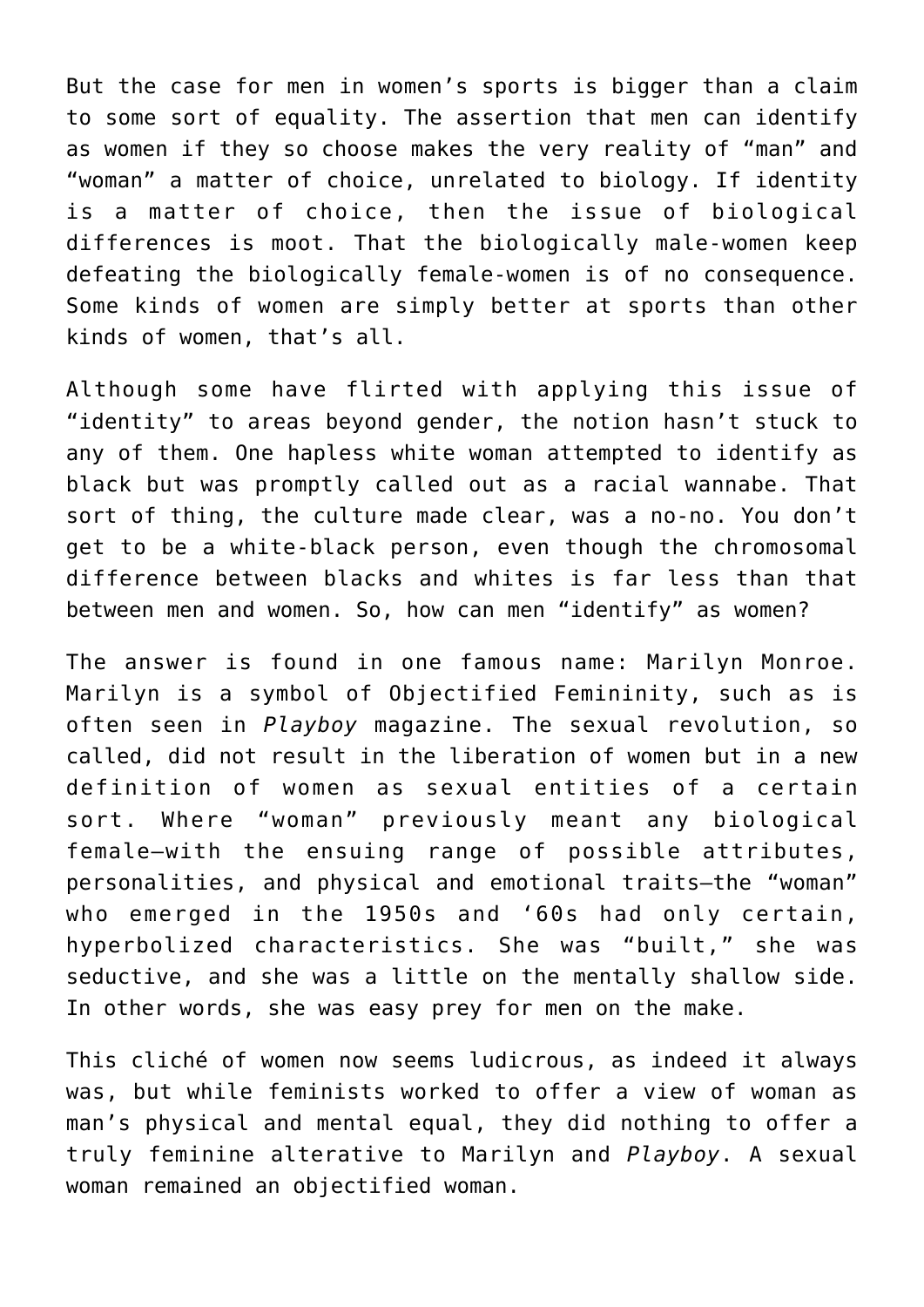The object changed a bit from Playboy bunny, to hippie girl, to '70s swinger, to '80s party girl, but nowhere along the line was there an effort to reaffirm the integrity of woman as a full sexual partner. To do this would have required facing and possibly dismissing some of the sexual revolution's most cherished beliefs. It would have been necessary to address the central role of a woman as a mother, and the inherent connection of sex to parenthood; to look at marriage as more than a breakable contract; to redirect sexual energies to partnership and relationship instead of titillation and orgasm; and even to look at the traditional roles of men and women in marriage as not baseless. Indeed, it was easier to press forward with equal-as-same and to leave objectified women in place as proof of men's indominable chauvinism.

Enter the trans woman. Biology abandoned, we arrive at the place where "woman" is any human with a particular attitude, namely, a willingness to exhibit the cliches of objectified feminine sexuality and be called "woman." An object doesn't need biology. All that is required is the willingness to be such an object. Trans women are protected for the same reason pornography is popular.

When "woman" again means something beyond a choice or an object, sanity will be restored to American sexuality. For now, we live in a world of unreality where an entity is whatever we choose to name it.

—

*Dear Readers,*

*Big Tech is suppressing our reach, refusing to let us advertise and squelching our ability to serve up a steady diet of truth and ideas. Help us fight back by [becoming a](https://www.chroniclesmagazine.org/subscribe/) [member](https://www.chroniclesmagazine.org/subscribe/) for just \$5 a month and then join the discussion on Parler [@CharlemagneInstitute!](https://parler.com/profile/CharlemagneInstitute)*